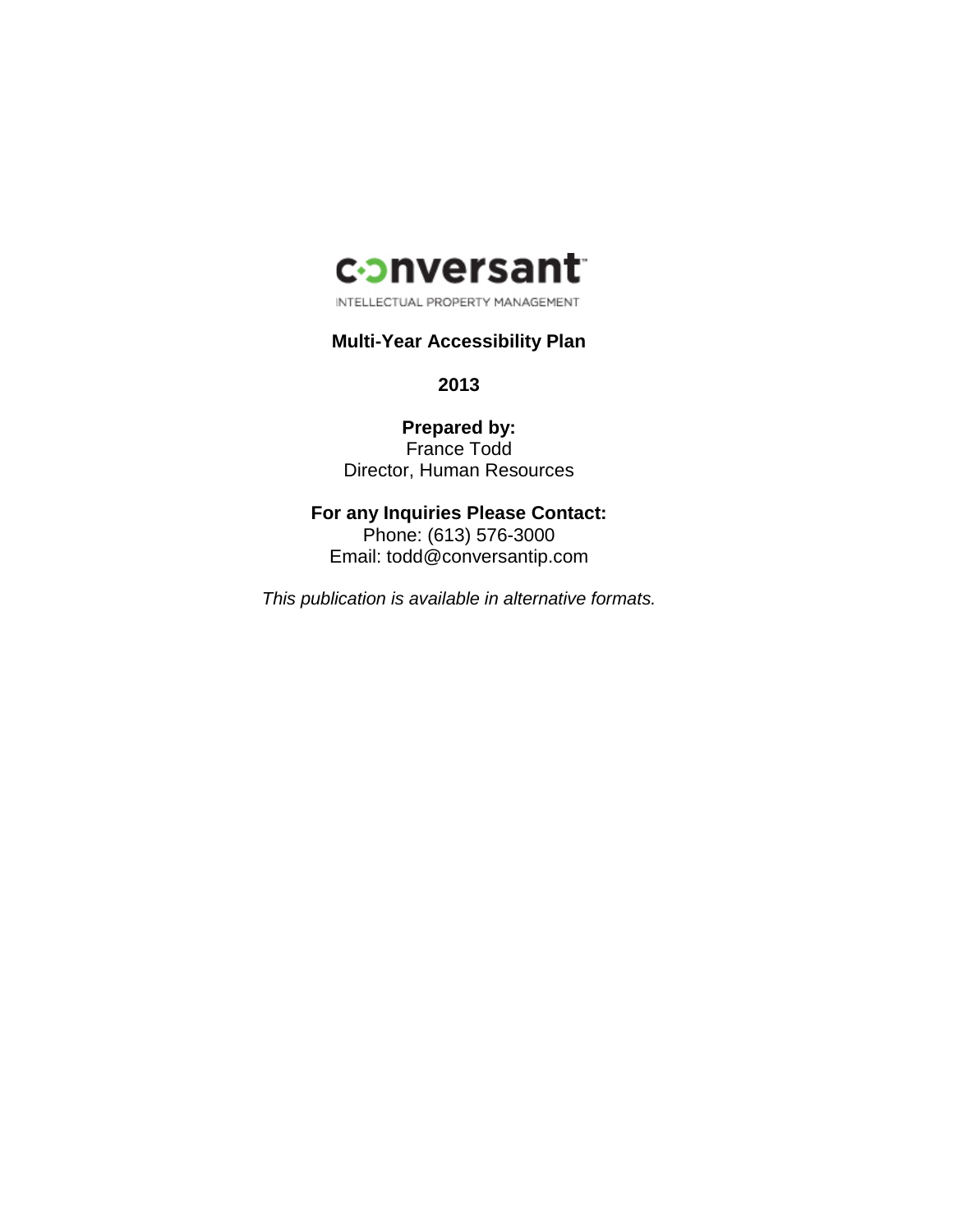# *INTRODUCTION*

This report describes the measures that Conversant has taken and will take to identify, remove and prevent barriers to accessing its goods and services. Conversant is committed to complying with the provisions of the *AODA* by adopting this multi-year accessibility plan. The accessibility plan will be made available in alternative formats for individuals who require it.

# *Objectives:*

The Multi-Year Accessibility Plan will:

- 1. Provide a framework for developing cohesive accessibility initiatives which identify, remove, and prevent barriers;
- 2. Set goals for specific improvements to accessibility;
- 3. Establish action plans for meeting those goals and initiating accountability;
- 4. Track progress; and
- 5. Seek input and suggestions from the wider communities we service.

Our goal is to have a workable Multi-Year Accessibility Plan that will meet the needs of all our community members with disabilities.

# *Conversant's Efforts Towards Improving Accessibility*

# *2013*

- Developed a policy in compliance with the *Accessibility Standards for Customer Service* and prepared a year-end report.
- Proactively developed a policy in compliance with *the Integrated Accessibility Standards* ahead of the required deadlines.
- Ensured that WCAG 2.0 Level A standards will be complied with for all new content on our website effective January 1<sup>st</sup>, 2014.

# *Conversant's* **Commitment to Accessibility** *Planning*

Under the guidance of the *AODA* and the *Ontario Human Rights Code*, Conversant is committed to creating an environment fully accessible to individuals with disabilities. We have taken, and will continue to take, a pro-active stance in adjusting services and communication practices to allow full access to clients and employees with disabilities.

# *Barrier-Identification Methodologies*

We are currently undertaking a complete audit of our services which will include an analysis of how members of the organization interact with clients and other third parties and how employees function on a day-to-day basis. We will utilize input from industry experts in our field and training documents from the Ministry of Community of Social Services as part of this process. Input and feedback from members of the public will also be actively sought.